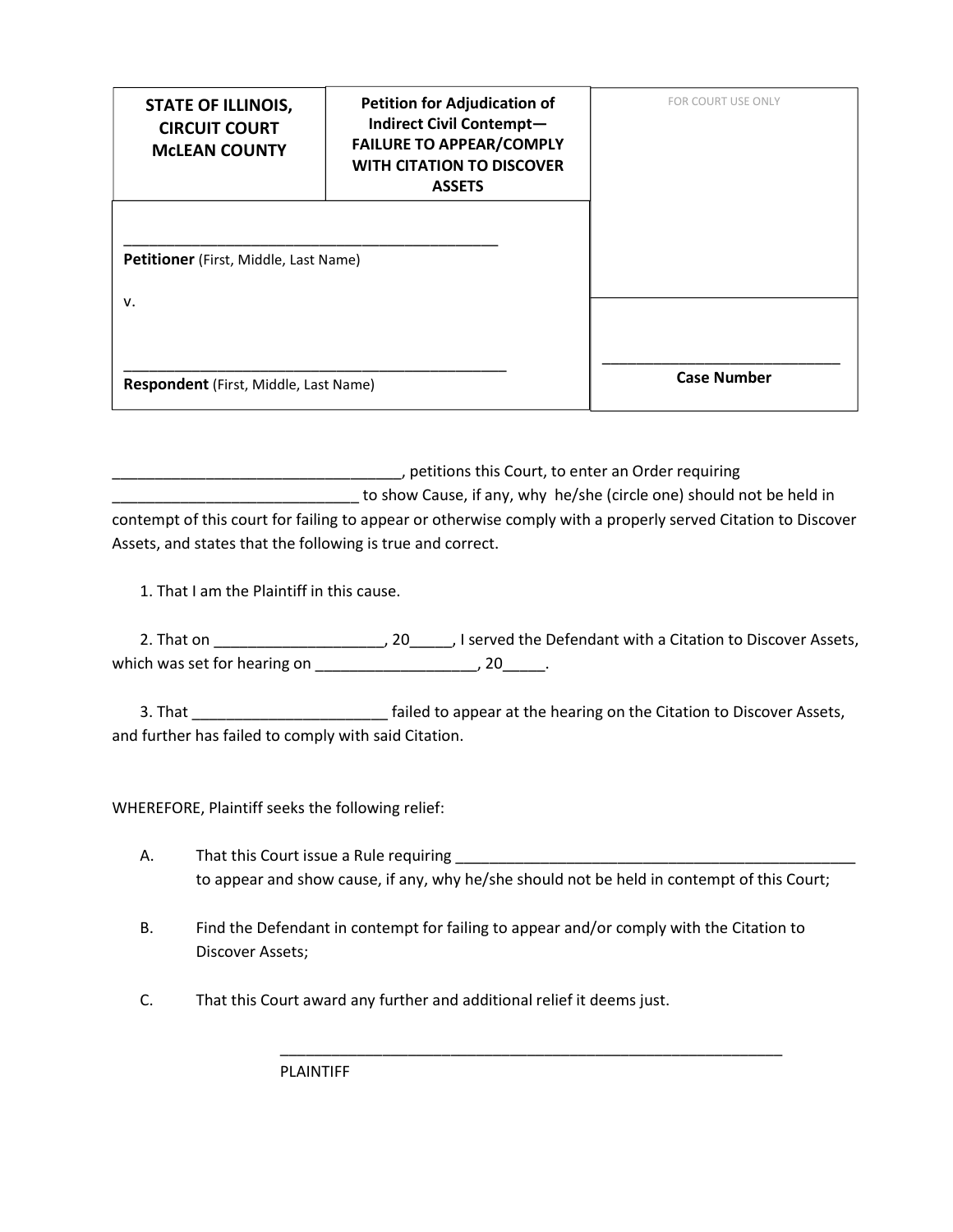| <b>STATE OF ILLINOIS</b> |     |
|--------------------------|-----|
| <b>COUNTY OF MCLEAN</b>  | SS. |
|                          |     |

Under the penalties of perjury as provided by law pursuant to Section 1-109 of the code of Civil Procedure, the undersigned certifies that the statements set forth in this instrument are true and correct, except as to matters therein stated to be on information and belief and as to such matters the undersigned certifies that she/he verily believes the same to be true.

\_\_\_\_\_\_\_\_\_\_\_\_\_\_\_\_\_\_\_\_\_\_\_\_\_\_\_\_\_\_\_\_\_\_\_\_\_\_\_\_\_\_\_\_\_\_\_\_\_\_\_\_\_\_\_\_\_\_\_\_

PLAINTIFF

\_\_\_\_\_\_\_\_\_\_\_\_\_\_\_\_\_\_\_\_\_\_\_\_\_\_\_\_\_\_\_\_\_\_\_\_\_\_\_\_\_\_\_\_\_\_

\_\_\_\_\_\_\_\_\_\_\_\_\_\_\_\_\_\_\_\_\_\_\_\_\_\_\_\_\_\_\_\_\_\_\_\_\_\_\_\_\_\_\_\_\_\_

\_\_\_\_\_\_\_\_\_\_\_\_\_\_\_\_\_\_\_\_\_\_\_\_\_\_\_\_\_\_\_\_\_\_\_\_\_\_\_\_\_\_\_\_\_\_

\_\_\_\_\_\_\_\_\_\_\_\_\_\_\_\_\_\_\_\_\_\_\_\_\_\_\_\_\_\_\_\_\_\_\_\_\_\_\_\_\_\_\_\_\_\_

\_\_\_\_\_\_\_\_\_\_\_\_\_\_\_\_\_\_\_\_\_\_\_\_\_\_\_\_\_\_\_\_\_\_\_\_\_\_\_\_\_\_\_\_\_\_

NAME

ADDRESS

CITY, STATE, ZIP

PHONE

E-MAIL